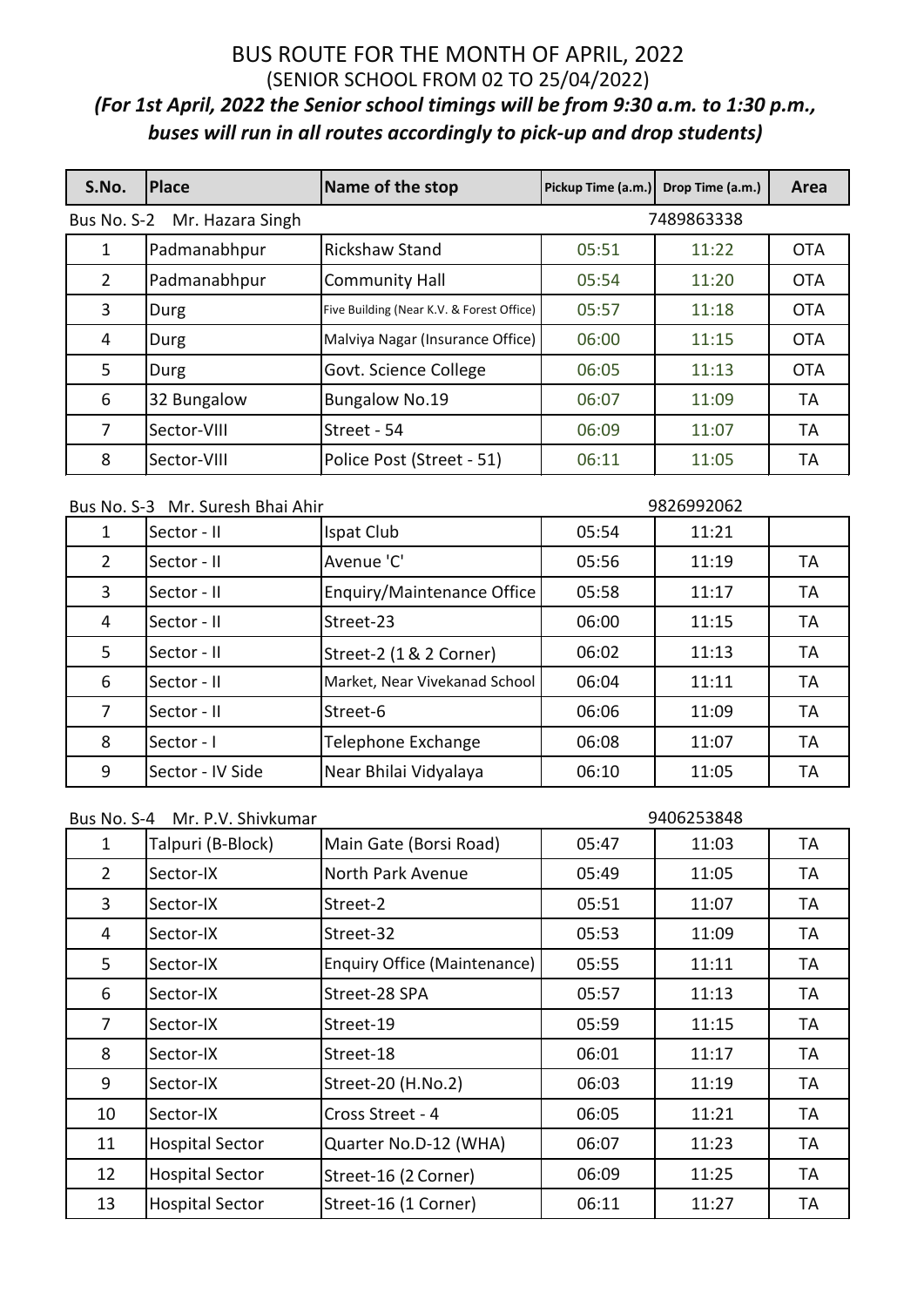| S.No.       | <b>Place</b>         | Name of the stop                      | Pickup Time (a.m.) | Drop Time (a.m.) | Area      |
|-------------|----------------------|---------------------------------------|--------------------|------------------|-----------|
| Bus No. S-5 | Mr. Goverdhan Prasad |                                       |                    | 9981030311       |           |
| 1           | Sector - I           | <b>Cross Street-2</b>                 | 05:55              | 11:21            | ТA        |
| 2           | Sector - I           | Street-8                              | 05:57              | 11:19            | TA        |
| 3           | Sector - I           | C - Market                            | 05:59              | 11:17            | TA        |
| 4           | Sector - I           | Maintenance Office                    | 06:01              | 11:15            | <b>TA</b> |
| 5           | Sector - I           | BSP Higher Sec. School (Hindi Medium) | 06:03              | 11:13            | TA        |
| 6           | Sector - I           | Street - 12                           | 06:05              | 11:11            | TA        |
| 7           | Sector - I           | Street - 33                           | 06:07              | 11:09            | TA        |
| 8           | Sector - I           | Avenue 'C'                            | 06:09              | 11:07            | TA        |
| 9           | Sector - I           | Avenue 'B'                            | 06:11              | 11:05            | TA        |

| Bus No. S-6 Mr. Prahlad Kr. Sahu |                  |                                    | 9425569955 |       |            |
|----------------------------------|------------------|------------------------------------|------------|-------|------------|
| 1                                | <b>Borsi</b>     | Borsi Bhatta (Near Sheetla Mandir) | 05:45      | 11:07 | <b>OTA</b> |
| $\overline{2}$                   | <b>Borsi</b>     | HIG-1 (Market)                     | 05:47      | 11:09 | <b>OTA</b> |
| 3                                | <b>Borsi</b>     | <b>Agrawal Provision Store</b>     | 05:49      | 11:11 | <b>OTA</b> |
| 4                                | <b>Borsi</b>     | <b>Hello Point</b>                 | 05:51      | 11:13 | <b>OTA</b> |
| 5                                | <b>Borsi</b>     | Near Patwari Office                | 05:53      | 11:15 | <b>OTA</b> |
| 6                                | <b>Borsi</b>     | Ganapati Vihar Main Gate           | 05:55      | 11:17 | <b>OTA</b> |
| 7                                | <b>Borsi</b>     | Borsi Extension (Vardan Parisar)   | 06:00      | 11:19 | <b>OTA</b> |
| 8                                | Vivekanand Nagar | Near Mr. Ghosh's Residence         | 06:03      | 11:21 | <b>OTA</b> |
| 9                                | Vivekanand Nagar | H.P. Gas                           | 06:05      | 11:23 | <b>OTA</b> |

| Bus No. S-7 Mr. Ghanshyam Verma |
|---------------------------------|
|---------------------------------|

### 

|                | Durg         | Mahesh Colony                 | 05:45 | 11:25 | <b>OTA</b> |
|----------------|--------------|-------------------------------|-------|-------|------------|
| $\overline{2}$ | Durg         | Near Balaji Hardware          | 05:47 | 11:23 | <b>OTA</b> |
| 3              | Durg         | Rawalsingh Petrol Pump        | 05:49 | 11:21 | <b>OTA</b> |
| 4              | Durg         | Ganjpara Chowk                | 05:51 | 11:19 | <b>OTA</b> |
| 5              | Durg         | Ganjpara (Maa Sheetla Mandir) | 05:53 | 11:17 | <b>OTA</b> |
| 6              | Durg         | Durg Court Chowk              | 05:55 | 11:15 | <b>OTA</b> |
|                | Durg         | Surana College                | 05:59 | 11:13 | <b>OTA</b> |
| 8              | Durg         | Civil Lines                   | 06:01 | 11:11 | <b>OTA</b> |
| 9              | Padmanabhpur | SM-32 (Old CSEB Office)       | 06:04 | 11:08 | <b>OTA</b> |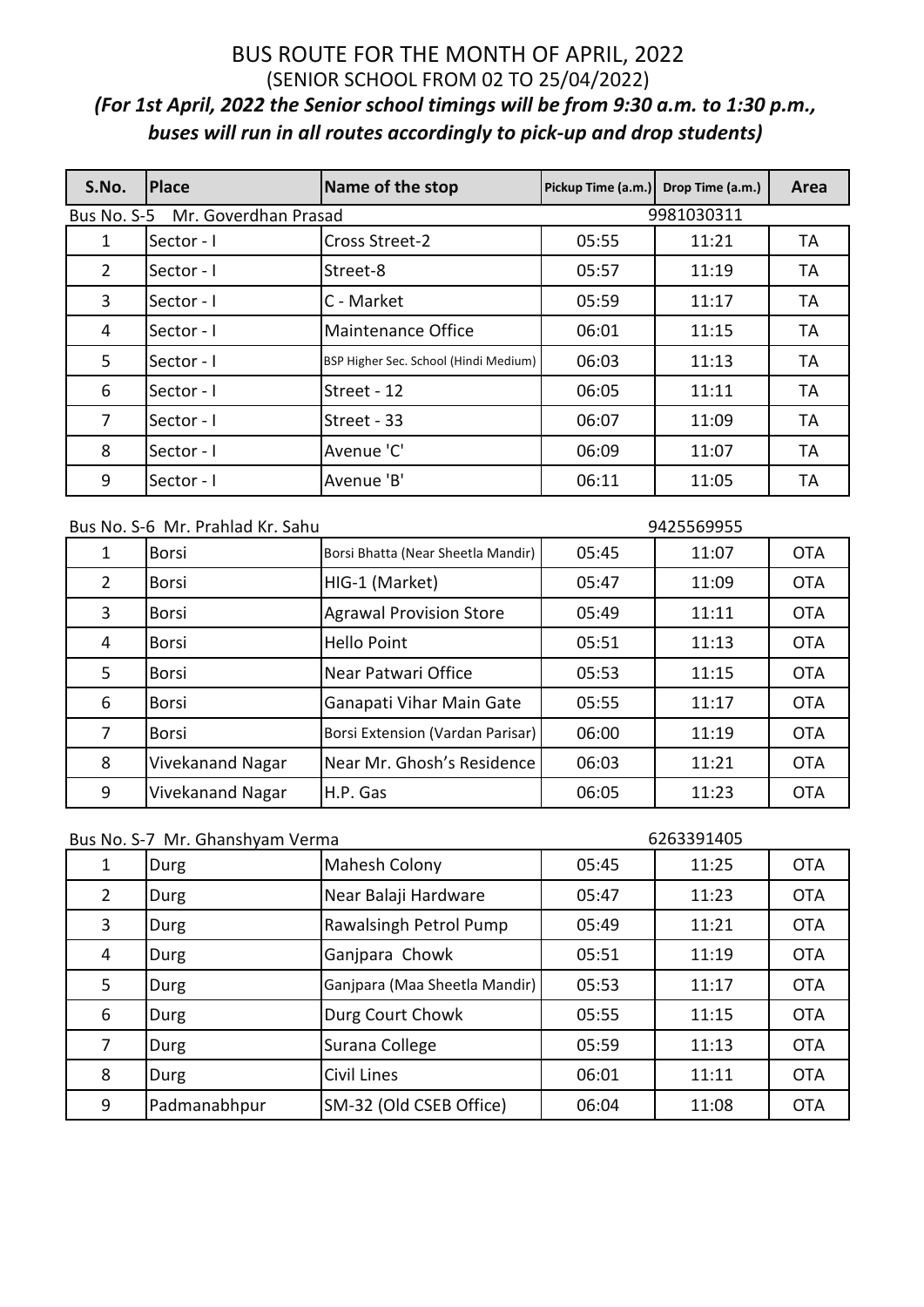| S.No. | <b>IPlace</b>                       | Name of the stop              | Pickup Time (a.m.) | Drop Time (a.m.) | Area       |
|-------|-------------------------------------|-------------------------------|--------------------|------------------|------------|
|       | Bus No. S-8 Mr. Ramsushil Upadhyaya |                               |                    | 9713563200       |            |
|       | Junwani                             | Chowhan Town (Main Gate)      | 05:55              | 11:20            | <b>OTA</b> |
| 2     | Junwani                             | Petrol pump                   | 05:59              | 11:17            | <b>OTA</b> |
| 3     | Smriti Nagar                        | Singh Kirana Store            | 06:02              | 11:15            | <b>OTA</b> |
| 4     | <b>Professor Colony</b>             | Professor Colony Road         | 06:04              | 11:12            | <b>OTA</b> |
| 5     | <b>Steel Colony</b>                 | <b>Steel Colony Main Road</b> | 06:06              | 11:10            | <b>OTA</b> |
| 6     | Sector-X                            | Street - 44                   | 06:15              | 11:03            | TА         |

| Mr. Ajit Kr. Sahu<br>Bus No.S-9 |                    |                                          |       | 8305505347 |            |
|---------------------------------|--------------------|------------------------------------------|-------|------------|------------|
| 1                               | Durg               | Arya Complex (Om Parisar)                | 05:50 | 11:23      | <b>OTA</b> |
|                                 | Durg               | Agrasen Chowk                            | 05:53 | 11:21      | <b>OTA</b> |
| 3                               | Durg               | Polytechnic College                      | 05:56 | 11:19      | <b>OTA</b> |
| 4                               | <b>Anand Nagar</b> | Utai Main Road (Near the Pond)           | 06:00 | 11:16      | <b>OTA</b> |
|                                 | Talpuri            | Housing Board Main Gate No.2 (West Gate) | 06:10 | 11:13      | TA         |

| Bus No. S-10 Mr. Subhaslal |                    |                           | 9301343928 |       |            |
|----------------------------|--------------------|---------------------------|------------|-------|------------|
| 1                          | Smriti Nagar       | <b>Community Hall</b>     | 05:50      | 11:21 | <b>OTA</b> |
| $\overline{2}$             | Kohka              | <b>Bhagat Singh Chowk</b> | 05:55      | 11:19 | <b>OTA</b> |
| 3                          | <b>Anand Puram</b> | Near Mile Stone School    | 05:57      | 11:17 | <b>OTA</b> |
| 4                          | Smriti Nagar       | Near Mittal hospital      | 05:59      | 11:15 |            |
| 5                          | Smriti Nagar       | <b>CHPL</b>               | 06:01      | 11:13 | <b>OTA</b> |
| 6                          | Nehru Nagar (E)    | <b>Bungalow No.97</b>     | 06:03      | 11:11 | <b>OTA</b> |
| 7                          | Sector-VIII Chowk  | Steel Club                | 06:07      | 11:07 | <b>TA</b>  |
| 8                          | Sector-X           | Street - 48               | 06:10      | 11:05 | <b>TA</b>  |

| Mr. D.R. Sahu<br><b>Bus No. S-11</b> |                          |                              | 9425566274 |       |            |
|--------------------------------------|--------------------------|------------------------------|------------|-------|------------|
| 1                                    | Sunder Nagar             | Utsay Bhawan                 | 05:45      | 11:35 | <b>OTA</b> |
| $\mathbf{2}^{\prime}$                | Jawahar Nagar            | Near Pan Shop (Chowk)        | 05:47      | 11:32 | <b>OTA</b> |
| 3                                    | Kailash Nagar            | Kalibadi/SBI ATM             | 05:50      | 11:30 | <b>OTA</b> |
| 4                                    | <b>Industrial Estate</b> | Chhawni Chowk                | 05:54      | 11:23 | <b>OTA</b> |
| 5                                    | Power House              | Near Dena Bank               | 05:59      | 11:18 | <b>OTA</b> |
| 6                                    | Power House              | On the Bridge                | 06:01      | 11:16 | <b>OTA</b> |
| $\overline{7}$                       | Sector-V                 | Balaji Mandir                | 06:05      | 11:11 | <b>TA</b>  |
| 8                                    | Sector-V                 | <b>BSP Market (BSP Stop)</b> | 06:07      | 11:09 | <b>TA</b>  |
| 9                                    | Sector-V                 | Street - 16                  | 06:09      | 11:07 | <b>TA</b>  |
| 10                                   | Sector-V                 | Street - 21                  | 06:11      | 11:05 | TA         |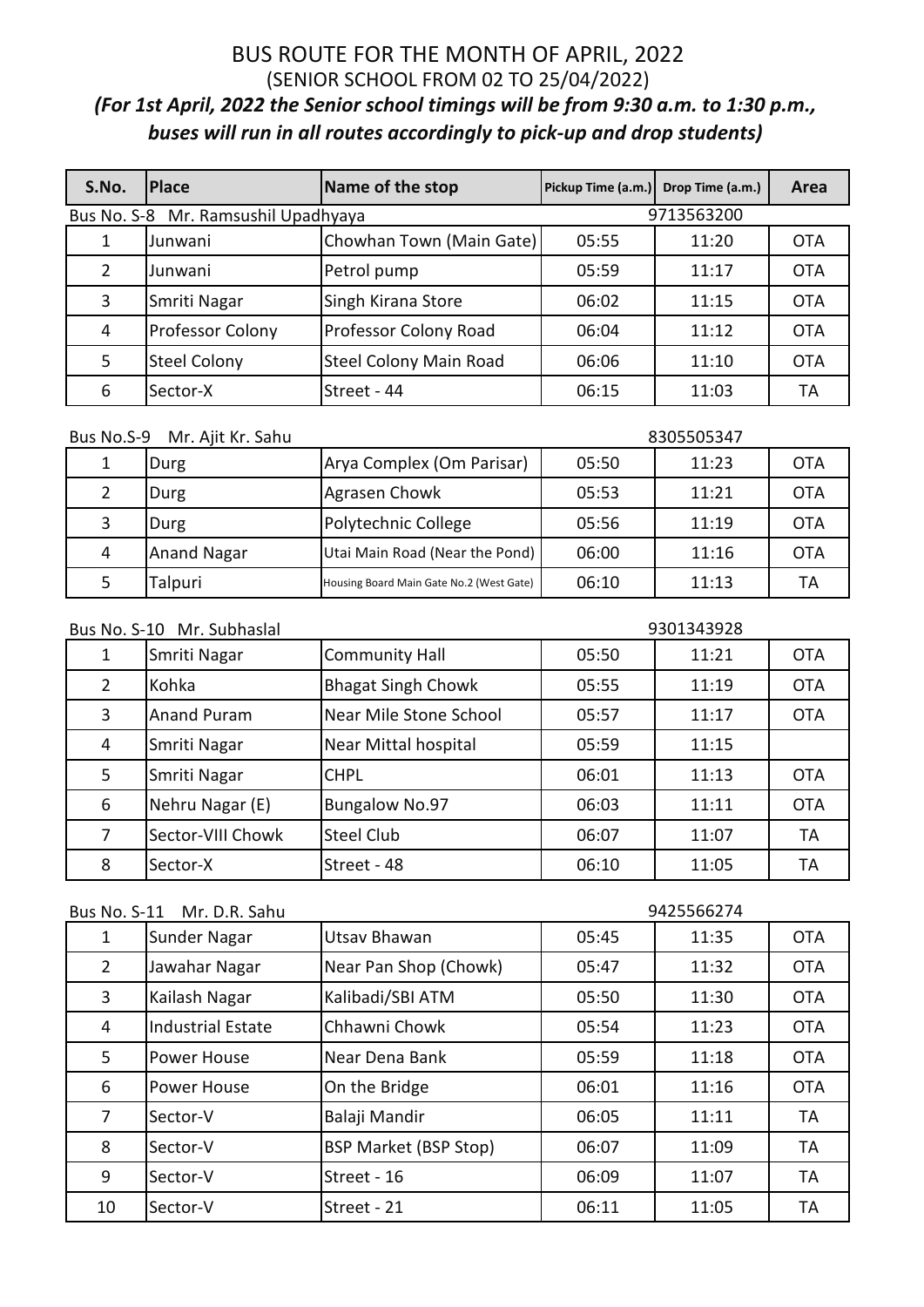| S.No. | <b>Place</b>               | Name of the stop                                | Pickup Time (a.m.) | Drop Time (a.m.) | Area |
|-------|----------------------------|-------------------------------------------------|--------------------|------------------|------|
|       | Bus No. S-12 Mr. Arjun Bag |                                                 |                    | 6260579748       |      |
| 1     | Hudco                      | <b>HIG/MIG Quarters</b>                         | 05:55              | 11:05            | ТA   |
| 2     | Hudco                      | MIG 1028                                        | 05:57              | 11:07            | TA   |
| 3     | Hudco                      | Shri Ram Chowk                                  | 05:59              | 11:09            | TA   |
| 4     | Hudco                      | MIG-1/533                                       | 06:01              | 11:11            | ТA   |
| 5     | Hudco                      | Milan Chowk                                     | 06:03              | 11:13            | TА   |
| 6     | Hudco                      | Punjabi Dharmshala                              | 06:05              | 11:15            | TA   |
| 7     | Near J.L.N. Hospital       | Street-00, J.L.N. Hospital Road                 | 06:07              | 11:17            | TA   |
| 8     | Sector - X                 | Central Avenue (Near Street-36)                 | 06:09              | 11:19            | ТA   |
| 9     | Sector - VII               | Russian Complex (Opposite Sector-X Petrol Pump) | 06:11              | 11:21            | TA   |

| 9424131593<br>Bus No. S-13 Mr. Ajay Maske |                    |                           |       |       |            |
|-------------------------------------------|--------------------|---------------------------|-------|-------|------------|
| 1                                         | Radhika Nagar      | Kohka Chowk               | 05:45 | 11:24 | <b>OTA</b> |
| $\overline{2}$                            | <b>Farid Nagar</b> | Nizami Chowk              | 05:48 | 11:26 | <b>OTA</b> |
| $\overline{3}$                            | Radhika Nagar      | Devi Bhavan (Milan Chowk) | 05:51 | 11:28 | <b>OTA</b> |
| 4                                         | Radhika Nagar      | Shrivastava Complex       | 05:53 | 11:30 | <b>OTA</b> |
| 5                                         | Supela             | Near Khadim Store         | 05:56 | 11:21 | <b>OTA</b> |
| 6                                         | Sector-VI          | Street - 67               | 06:02 | 11:15 | TA         |
| $\overline{7}$                            | Sector-VI          | <b>MGM School</b>         | 06:04 | 11:13 | <b>TA</b>  |
| 8                                         | Sector-VI          | Canara Bank               | 06:06 | 11:11 | TA         |
| 9                                         | Sector-VI          | <b>Water Tank</b>         | 06:08 | 11:09 | TA         |
| 10                                        | Sector-VI          | Avenue D/E                | 06:10 | 11:07 | TA         |
| 11                                        | Sector-V           | Street - 40               | 06:12 | 11:05 | TA         |

| Bus No. S-14 Mr. Rohtash |                        |                              |       | 7987766977 |            |
|--------------------------|------------------------|------------------------------|-------|------------|------------|
|                          | Potiakala              | Near Rishab City             | 05:55 | 11:28      | <b>OTA</b> |
| 2                        | Adarsh Nagar           | <b>Mohit Traders</b>         | 05:57 | 11:25      | <b>OTA</b> |
| 3                        | Adarsh Nagar           | Jugnu Dera                   | 05:59 | 11:21      | <b>OTA</b> |
| 4                        | Padmanabhpur           | Gas Agency (Jain Mandir)     | 06:04 | 11:17      | <b>OTA</b> |
| 5                        | Padmanabhpur           | Janta Market                 | 06:06 | 11:15      | <b>OTA</b> |
| 6                        | Padmanabhpur           | <b>Mahavir General Store</b> | 06:09 | 11:13      | <b>OTA</b> |
|                          | <b>Hospital Sector</b> | Street-12                    | 06:10 | 11:05      | TА         |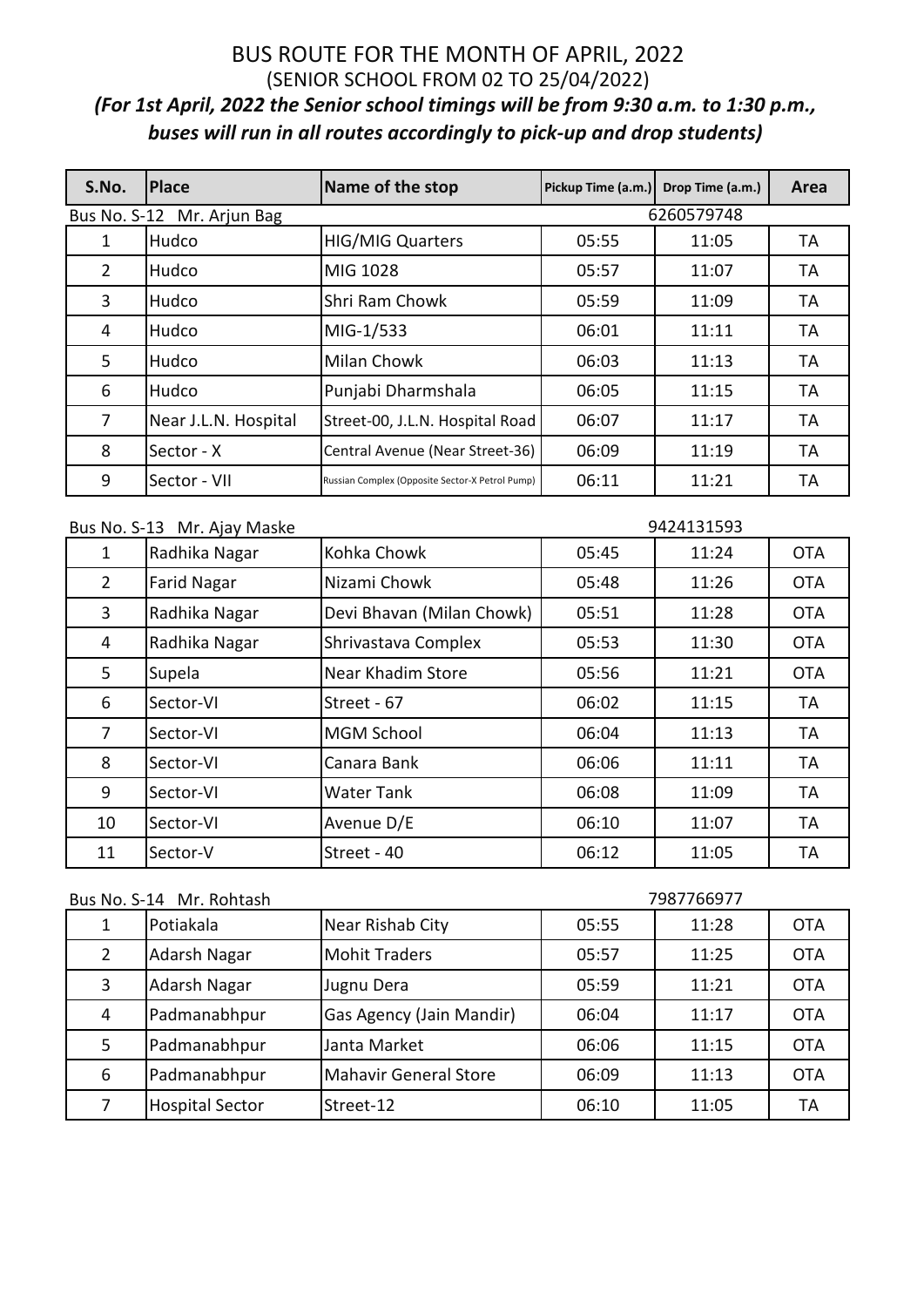| S.No.               | <b>Place</b>     | Name of the stop           | Pickup Time (a.m.) | Drop Time (a.m.) | Area       |
|---------------------|------------------|----------------------------|--------------------|------------------|------------|
| <b>Bus No. S-15</b> | Mr. Chetan Kumar |                            |                    | 9399598683       |            |
| 1                   | Vaishali Nagar   | Dussehra Maidan            | 05:50              | 11:28            | <b>OTA</b> |
| $\overline{2}$      | Vaishali Nagar   | <b>Happy Public School</b> | 05:55              | 11:24            | <b>OTA</b> |
| 3                   | Vaishali Nagar   | Indira Chowk               | 05:58              | 11:21            | <b>OTA</b> |
| 4                   | Vaishali Nagar   | Digvijay Kirana Store      | 06:00              | 11:19            | <b>OTA</b> |
| 5                   | Ram Nagar        | Maurya Talkies             | 06:02              | 11:17            | <b>OTA</b> |
| 6                   | Supela           | Near Arora Tyres           | 06:04              | 11:14            | <b>OTA</b> |
| 7                   | Sector-VI        | Near Bhilai Vidyalaya      | 06:10              | 11:09            | TA         |
| 8                   | Sector-V         | Near BSNL Office           | 06:12              | 11:07            | ТA         |
| 9                   | Sector-IV        | Street-22                  | 06:14              | 11:05            | TA         |

|  | Bus No. S-16 Mr. K.B. Yadav |  |
|--|-----------------------------|--|
|--|-----------------------------|--|

| Bus No. S-16 Mr. K.B. Yadav |                 | 9669533121                    |       |       |            |
|-----------------------------|-----------------|-------------------------------|-------|-------|------------|
| 1                           | Nehru Nagar (W) | <b>Block No. 44/5</b>         | 05:50 | 11:21 | <b>OTA</b> |
| $\overline{2}$              | Nehru Nagar (W) | <b>Block No. 27/4</b>         | 05:54 | 11:19 | <b>OTA</b> |
| 3                           | Nehru Nagar (W) | <b>Near Foundation School</b> | 05:57 | 11:17 | <b>OTA</b> |
| $\overline{4}$              | Nehru Nagar (W) | <b>Water Tank</b>             | 05:59 | 11:15 | <b>OTA</b> |
| 5                           | Sector - VIII   | Street - 30                   | 06:02 | 11:13 | TA         |
| 6                           | Sector - VIII   | Street - 9                    | 06:05 | 11:11 | TA         |
| 7                           | Sector - VIII   | <b>Primary School Corner</b>  | 06:07 | 11:09 | <b>TA</b>  |
| 8                           | Sector - VIII   | <b>BSP Gol Market</b>         | 06:08 | 11:07 | <b>TA</b>  |
| 9                           | Sector - VIII   | Street-20                     | 06:10 | 11:05 | TA         |

| Bus No. S-17 Mr. R.C. Paul |  |  |
|----------------------------|--|--|
|----------------------------|--|--|

### 

| 1              | Durg       | Indira Market               | 05:50 | 11:20 | <b>OTA</b> |
|----------------|------------|-----------------------------|-------|-------|------------|
| $\overline{2}$ | Durg       | <b>Prabhat Talkies</b>      | 05:53 | 11:24 | <b>OTA</b> |
| 3              | Durg       | <b>Green Chowk</b>          | 05:55 | 11:26 | <b>OTA</b> |
| 4              | Durg       | Gurudwara                   | 05:58 | 11:28 | <b>OTA</b> |
| 5              | Durg       | <b>OBC Bank</b>             | 06:00 | 11:30 | <b>OTA</b> |
| 6              | Durg       | Sindhi Colony (Dharamshala) | 06:02 | 11:32 | <b>OTA</b> |
| 7              | Sector - X | Street - 36                 | 06:13 | 11:07 | <b>TA</b>  |
| 8              | Sector - X | Street - 40                 | 06:15 | 11:05 | <b>TA</b>  |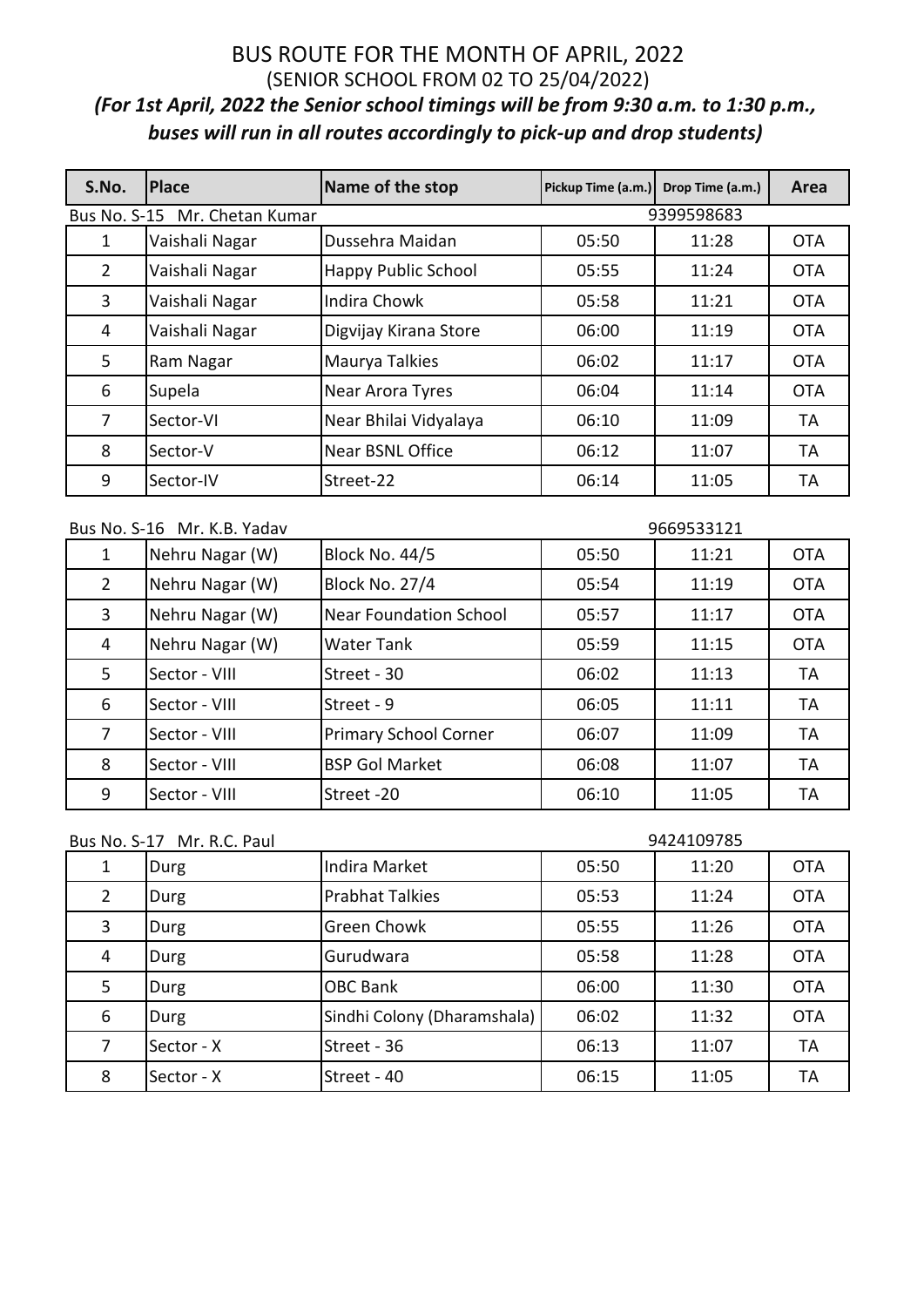| S.No.                                     | <b>IPlace</b> | Name of the stop                         | Pickup Time (a.m.) | Drop Time (a.m.) | Area |
|-------------------------------------------|---------------|------------------------------------------|--------------------|------------------|------|
| Bus No.S-18 Mr. Abdul Salim<br>7566500222 |               |                                          |                    |                  |      |
|                                           | Hudco         | $LIG-21$                                 | 05:55              | 11:17            | TA   |
| 2                                         | Hudco         | MIG-I/100                                | 05:58              | 11:15            | TA   |
| 3                                         | Hudco         | <b>DAV Public School</b>                 | 06:00              | 11:13            | TA   |
| 4                                         | Hudco         | Ispat Club                               | 06:03              | 11:10            | TA   |
| 5                                         | Talpuri       | Housing Board Main Gate No.1 (East Gate) | 06:06              | 11:05            | ТA   |

| Bus No. S-19 Premnath Chandrakar |                                            | 8085518221 |       |            |  |
|----------------------------------|--------------------------------------------|------------|-------|------------|--|
| Nehru Nagar                      | Opp. Krishna Public School                 | 05:50      | 11:20 | <b>OTA</b> |  |
| Nehru Nagar (E)                  | Mr. Perti's Residence                      | 05:52      | 11:22 | <b>OTA</b> |  |
| Nehru Nagar (E)                  | Block No. 13/20                            | 05:55      | 11:24 | <b>OTA</b> |  |
| Nehru Nagar (E)                  | <b>Block No. 13/10</b>                     | 05:58      | 11:26 | <b>OTA</b> |  |
| Nehru Nagar (E)                  | Bungalow No. 12/2                          | 06:00      | 11:28 | <b>OTA</b> |  |
| Nehru Nagar (E)                  | <b>Block No. 28/1</b>                      | 06:02      | 11:30 | <b>OTA</b> |  |
| Nehru Nagar (E)                  | Bungalow No. 30                            | 06:04      | 11:32 | <b>OTA</b> |  |
| Nehru Nagar (E)                  | Bungalow No. 42                            | 06:06      | 11:34 | <b>OTA</b> |  |
| Priyadarshini                    | Near IDBI Bank/Near Dillon Hotel           | 06:08      | 11:36 | <b>OTA</b> |  |
| Sector-VI                        | Near E Market                              | 06:12      | 11:11 | TA         |  |
| Sector-VI                        | Near YMCA                                  | 06:14      | 11:09 | TA         |  |
| Sector-VII                       | Russian Complex Gate (Near Gayatri Mandir) | 06:16      | 11:07 | TA         |  |
| Sector-X                         | New Civic Centre Square                    | 06:18      | 11:05 | TA         |  |
|                                  |                                            |            |       |            |  |

| Bus No. S-20 Mr. Nirmal Ganjir |  |  |
|--------------------------------|--|--|
|--------------------------------|--|--|

#### 

|   | Surya Vihar         | Main Gate                    | 05:50 | 11:21 | <b>OTA</b> |
|---|---------------------|------------------------------|-------|-------|------------|
|   | <b>I</b> Model Town | Surya Apartments             | 06:00 | 11:16 | <b>OTA</b> |
|   | <b>I</b> Model Town | Shivaji Chowk                | 06:04 | 11:14 | <b>OTA</b> |
| 4 | Sector-VI           | <b>Rest House (BSF Camp)</b> | 06:13 | 11:05 | TА         |